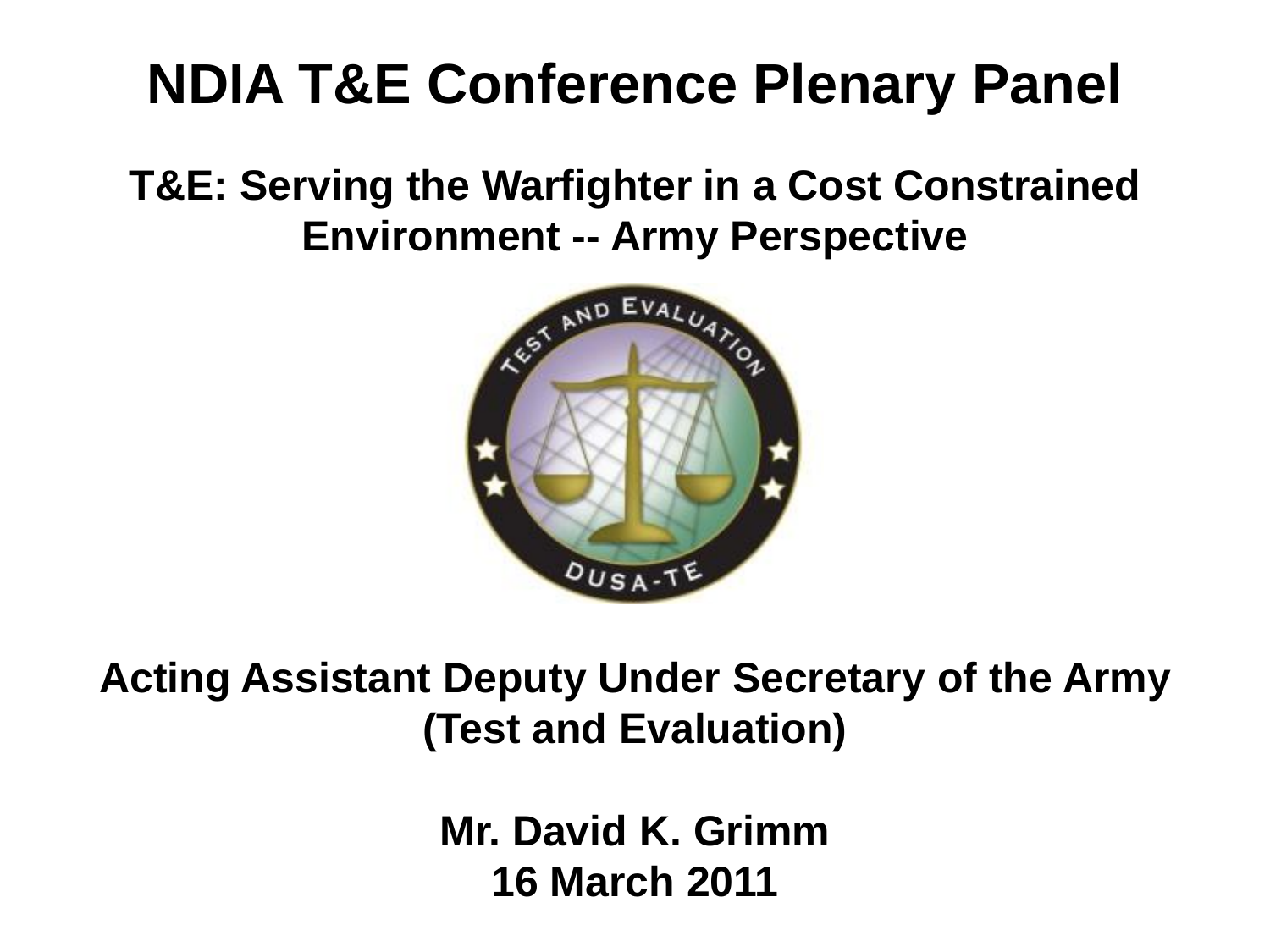## **Army T&E: Serving the Warfighter in a Cost Constrained Environment**

- **How can we:** • **Reduce Amount of Testing?** • **Increase Efficiency of Testing?** • **Use T&E to Reduce the Cost of Acquisition?**
- **Some Risk Factors…** • **Technology** • **Integration** • **Program (cost, schedule, performance)**
- 
- **Driving T&E Investment Collaboration** • **Leveraging BRAC Relocations, Organizational Realignments, Process / Cultural Shifts** • **Integrating Tests w / Training & Readiness Exercises** • **Supporting Competitive Prototyping and All Available Data Sources** • **Synchronizing T&E ICW Integrated Network Efficiencies**